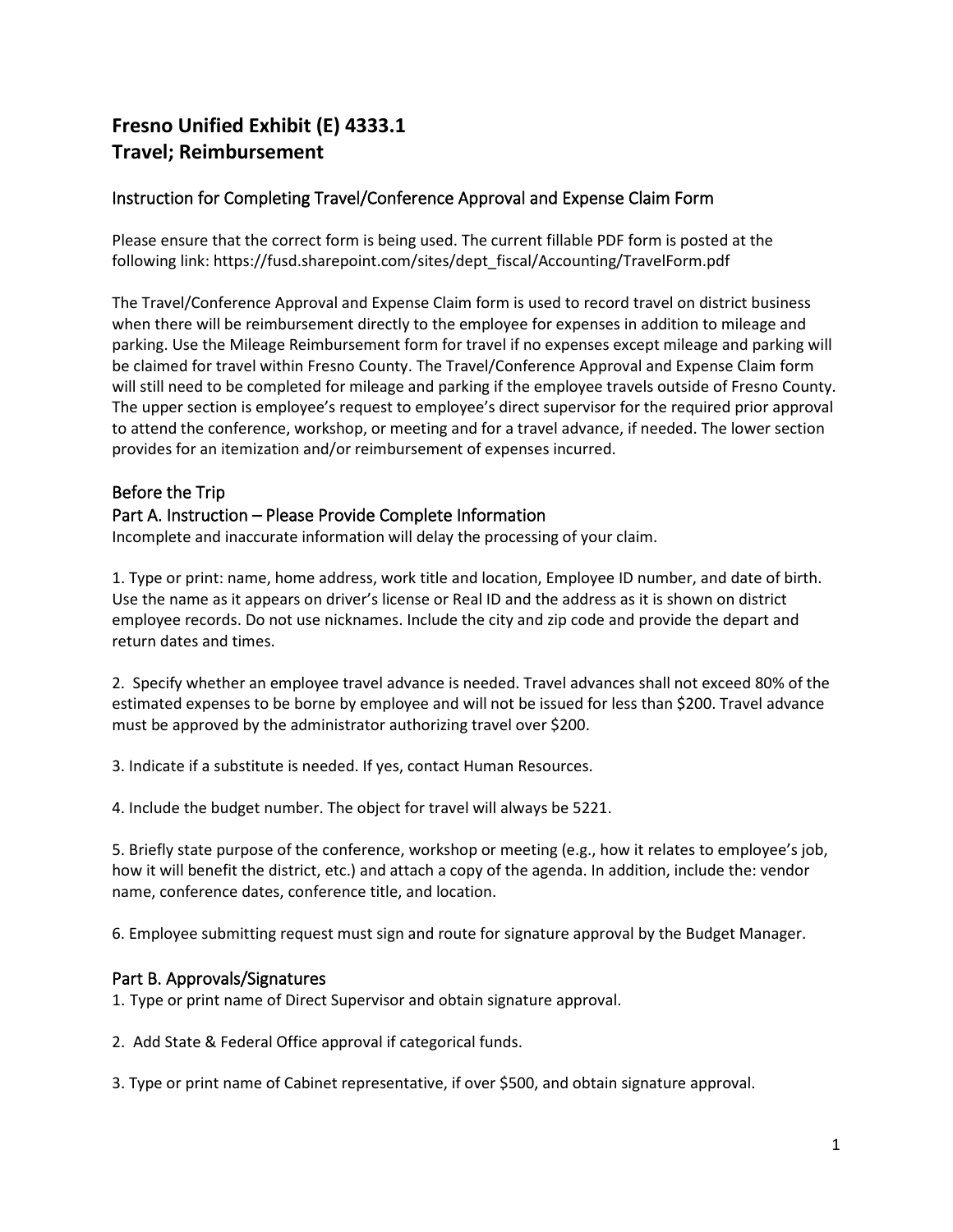## Part C. Estimated Expenses

- 1. Indicate both the day of the week and the date (Mon., 1/12). Dates shown here must agree with those on the conference brochure and those shown in Part A.
- 2. Estimate the maximum costs of the trip (mileage, meals, airline tickets, lodging, parking, rideshare, car rental, conference registration, other expenses) by filling out the "Item" and "Estimated Expenses" column in Part C. Please note:
	- a. The M&IE rate for the destination can be found at: https://www.gsa.gov/travel/plan-book/perdiem-rates/per-diem-rates-lookup

Meal reimbursement shall be limited to actual cost or the following maximum daily rates, whichever is less. For example, calendar year 2020 M+ IE rates are:

| <b>Breakfast</b> | Lunch   | Dinner  |
|------------------|---------|---------|
| 20%              | 30%     | 50%     |
| \$11.00          | \$16.50 | \$27.50 |
| \$11.20          | \$16.80 | \$28.00 |
| \$12.20          | \$18.30 | \$30.50 |
| \$13.20          | \$19.80 | \$33.00 |
| \$14.20          | \$21.30 | \$35.50 |
| \$15.20          | \$22.80 | \$38.00 |
|                  |         |         |

- b. If employee has personally made advance payment or deposit for lodging, a receipt for that portion of the lodging is required.
- 3. For airfare and lodging, specify whether reservations and payment were made through the Purchasing Department, or whether the employee made the reservation through a discount online website. Employees booking their own airline transportation or lodging must obtain and furnish two (2) complete lists of available airfares and lodging from different sources. In addition, the employee must indicate the departing and destination cities as well as the cost of the airline ticket or lodging accommodations.

# After the Trip

#### Part C. Itemized Expenses Paid By Employee

1. Under each day of the week, itemize and total the expenses incurred, then provide the total of all expenses incurred by employee.

2. Any required receipts must be attached to the form. This includes itemized hotel bills and conference registration receipts. Tape small receipts on an 8.5 x 11 sheet of paper. Receipts are not necessary when claiming the per diem rate for meals.

3. If charges are made to the employee's personal account via credit cards or personal check, an itemized receipt is still required, e.g., hotel bill, credit card charge slip, cancelled check, etc.